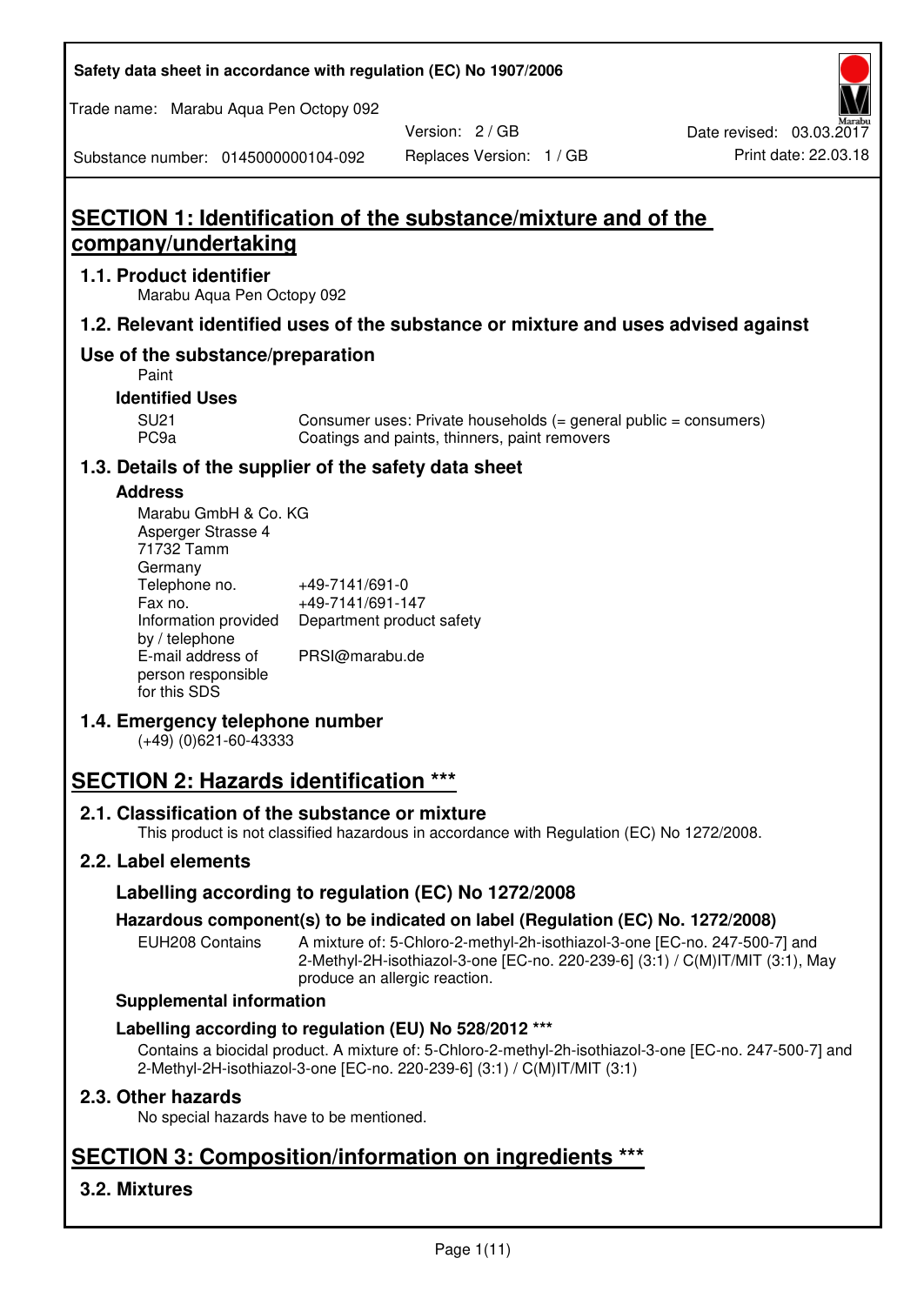| Safety data sheet in accordance with regulation (EC) No 1907/2006                                                                                                 |                                                                                                                       |                              |                                                      |                                                                  |      |                                                  |
|-------------------------------------------------------------------------------------------------------------------------------------------------------------------|-----------------------------------------------------------------------------------------------------------------------|------------------------------|------------------------------------------------------|------------------------------------------------------------------|------|--------------------------------------------------|
| Trade name: Marabu Aqua Pen Octopy 092                                                                                                                            |                                                                                                                       |                              |                                                      |                                                                  |      |                                                  |
| Substance number: 0145000000104-092                                                                                                                               |                                                                                                                       | Version: 2 / GB              |                                                      | Replaces Version: 1 / GB                                         |      | Date revised: 03.03.2017<br>Print date: 22.03.18 |
|                                                                                                                                                                   |                                                                                                                       |                              |                                                      |                                                                  |      |                                                  |
| <b>Chemical characterization</b><br>Paint based on water                                                                                                          |                                                                                                                       |                              |                                                      |                                                                  |      |                                                  |
| <b>Hazardous ingredients</b>                                                                                                                                      |                                                                                                                       |                              |                                                      |                                                                  |      |                                                  |
| <b>Ethanediol</b><br>CAS No.<br>EINECS no.<br>Registration no.<br>Concentration                                                                                   | $107 - 21 - 1$<br>203-473-3<br>01-2119456816-28<br>$>=$                                                               | 1                            | $\lt$ $\sim$                                         | 10                                                               | $\%$ |                                                  |
| Classification (Regulation (EC) No. 1272/2008)                                                                                                                    | Acute Tox. 4<br>STOT RE 2                                                                                             |                              | H302<br>H373                                         |                                                                  |      |                                                  |
| <b>Bronopol (INN)</b><br>CAS No.<br>EINECS no.<br>Concentration                                                                                                   | $52 - 51 - 7$<br>200-143-0<br>$>=$                                                                                    | 0,01                         | $\lt$ $\sim$                                         | 0,1                                                              | $\%$ |                                                  |
| Classification (Regulation (EC) No. 1272/2008)                                                                                                                    |                                                                                                                       |                              |                                                      |                                                                  |      |                                                  |
|                                                                                                                                                                   | Eye Dam. 1<br>Skin Irrit. 2<br>STOT SE3<br>Acute Tox. 4<br>Acute Tox. 4<br>Aquatic Acute 1<br>Aquatic Chronic 1       |                              | H318<br>H315<br>H335<br>H302<br>H312<br>H400<br>H410 |                                                                  |      |                                                  |
| Concentration limits (Regulation (EC) No. 1272/2008)                                                                                                              | Aquatic Acute 1<br>Aquatic Chronic $H410$ M = 1                                                                       | H400                         | $M = 10$                                             |                                                                  |      |                                                  |
| A mixture of: 5-Chloro-2-methyl-2h-isothiazol-3-one [EC-no. 247-500-7] and<br>2-Methyl-2H-isothiazol-3-one [EC-no. 220-239-6] (3:1) / C(M)IT/MIT (3:1)<br>CAS No. | 55965-84-9                                                                                                            |                              |                                                      |                                                                  |      |                                                  |
| Concentration                                                                                                                                                     |                                                                                                                       |                              | $\,<\,$                                              | 0,0015                                                           | $\%$ |                                                  |
| Classification (Regulation (EC) No. 1272/2008)                                                                                                                    | Acute Tox. 3<br>Aquatic Chronic 1<br>Aquatic Acute 1<br>Skin Sens. 1<br>Skin Corr. 1B<br>Acute Tox. 3<br>Acute Tox. 3 |                              | H331<br>H410<br>H400<br>H317<br>H314<br>H311<br>H301 |                                                                  |      |                                                  |
| Concentration limits (Regulation (EC) No. 1272/2008)                                                                                                              |                                                                                                                       |                              |                                                      |                                                                  |      |                                                  |
|                                                                                                                                                                   | Skin Corr. 1B<br>Eye Irrit. 2<br>Skin Irrit. 2<br>Skin Sens. 1                                                        | H314<br>H319<br>H315<br>H317 | $>= 0,6$                                             | $\epsilon = 0.06 < 0.6$<br>$\epsilon = 0.06 < 0.6$<br>$= 0,0015$ |      |                                                  |
| <b>Further ingredients ***</b>                                                                                                                                    |                                                                                                                       |                              |                                                      |                                                                  |      |                                                  |
| Glycerol<br>CAS No.<br>EINECS no.<br>Concentration                                                                                                                | $56 - 81 - 5$<br>200-289-5<br>$>=$                                                                                    | 10 <sup>°</sup>              | $\,<\,$                                              | 25                                                               | $\%$ | $[3]$                                            |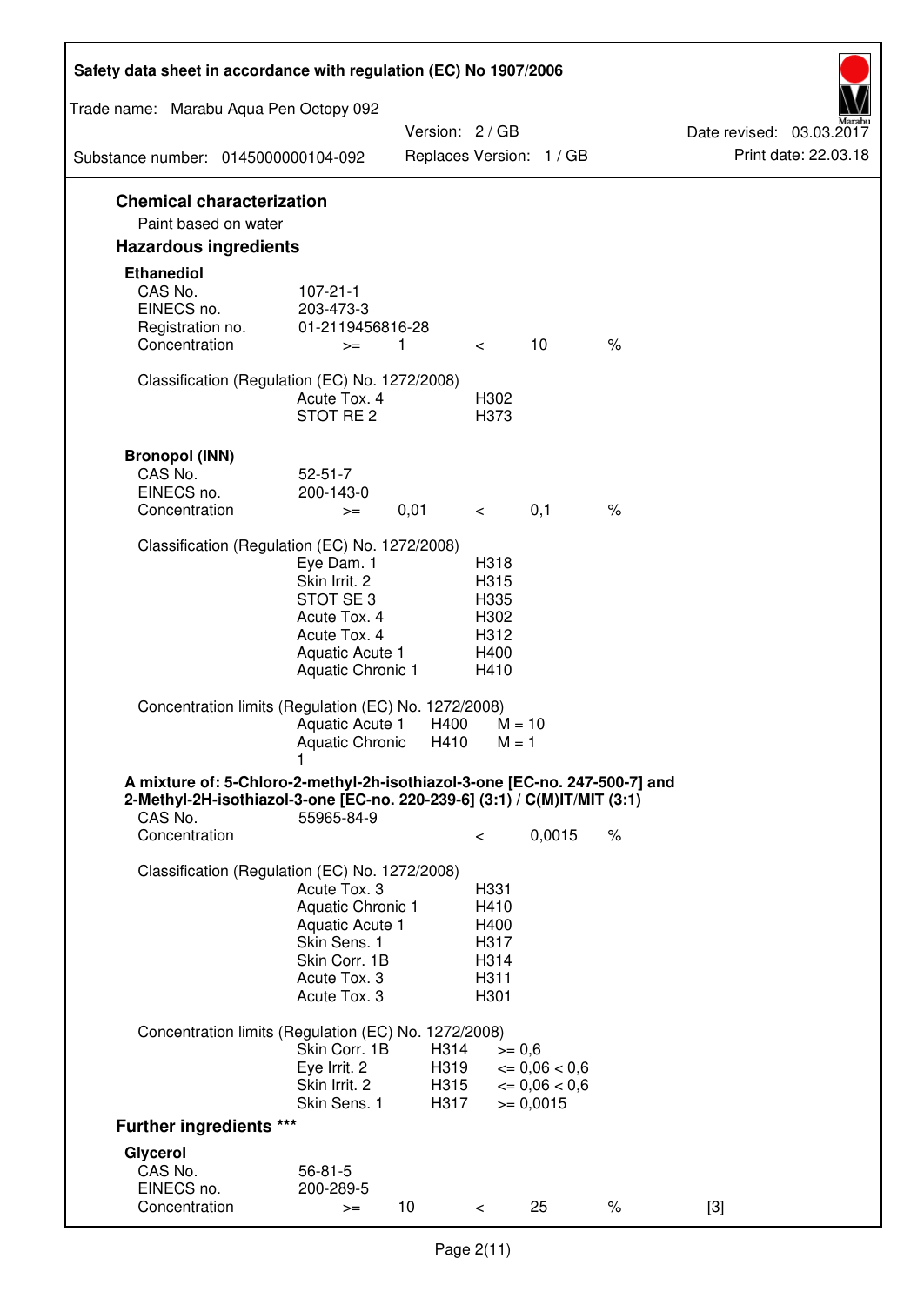| Safety data sheet in accordance with regulation (EC) No 1907/2006                                                                                                                                                                                                                                                                                                                                                                                                                                                                                                                                                                                  |                          |                          |
|----------------------------------------------------------------------------------------------------------------------------------------------------------------------------------------------------------------------------------------------------------------------------------------------------------------------------------------------------------------------------------------------------------------------------------------------------------------------------------------------------------------------------------------------------------------------------------------------------------------------------------------------------|--------------------------|--------------------------|
| Trade name: Marabu Aqua Pen Octopy 092                                                                                                                                                                                                                                                                                                                                                                                                                                                                                                                                                                                                             | Version: 2/GB            | Date revised: 03.03.2017 |
| Substance number: 0145000000104-092                                                                                                                                                                                                                                                                                                                                                                                                                                                                                                                                                                                                                | Replaces Version: 1 / GB | Print date: 22.03.18     |
|                                                                                                                                                                                                                                                                                                                                                                                                                                                                                                                                                                                                                                                    |                          |                          |
|                                                                                                                                                                                                                                                                                                                                                                                                                                                                                                                                                                                                                                                    |                          |                          |
| $\star$<br>[3] Substance with occupational exposure limits                                                                                                                                                                                                                                                                                                                                                                                                                                                                                                                                                                                         |                          |                          |
| <b>SECTION 4: First aid measures</b>                                                                                                                                                                                                                                                                                                                                                                                                                                                                                                                                                                                                               |                          |                          |
| 4.1. Description of first aid measures                                                                                                                                                                                                                                                                                                                                                                                                                                                                                                                                                                                                             |                          |                          |
| After skin contact<br>Wash with plenty of water and soap. Do NOT use solvents or thinners.<br>After eye contact<br>Separate eyelids, wash the eyes thoroughly with water (15 min.). In case of irritation consult an oculist.<br><b>After ingestion</b><br>Rinse mouth thoroughly with water. If larger amounts are swallowed or in the event of symptoms take<br>medical treatment.<br>4.2. Most important symptoms and effects, both acute and delayed<br>Until now no symptoms known so far.<br>4.3. Indication of any immediate medical attention and special treatment needed<br>Hints for the physician / treatment<br>Treat symptomatically |                          |                          |
| <b>SECTION 5: Firefighting measures</b>                                                                                                                                                                                                                                                                                                                                                                                                                                                                                                                                                                                                            |                          |                          |
| 5.1. Extinguishing media<br>Suitable extinguishing media<br>Carbon dioxide, Foam, Sand, Water                                                                                                                                                                                                                                                                                                                                                                                                                                                                                                                                                      |                          |                          |
| 5.2. Special hazards arising from the substance or mixture<br>In the event of fire the following can be released: Carbon monoxide (CO); Carbon dioxide (CO2); dense<br>black smoke                                                                                                                                                                                                                                                                                                                                                                                                                                                                 |                          |                          |
| 5.3. Advice for firefighters                                                                                                                                                                                                                                                                                                                                                                                                                                                                                                                                                                                                                       |                          |                          |
| <b>Other information</b><br>Collect contaminated fire-fighting water separately, must not be discharged into the drains.                                                                                                                                                                                                                                                                                                                                                                                                                                                                                                                           |                          |                          |
| <b>SECTION 6: Accidental release measures</b>                                                                                                                                                                                                                                                                                                                                                                                                                                                                                                                                                                                                      |                          |                          |
| 6.1. Personal precautions, protective equipment and emergency procedures<br>No particular measures required.                                                                                                                                                                                                                                                                                                                                                                                                                                                                                                                                       |                          |                          |
| 6.2. Environmental precautions<br>No particular measures required.                                                                                                                                                                                                                                                                                                                                                                                                                                                                                                                                                                                 |                          |                          |
|                                                                                                                                                                                                                                                                                                                                                                                                                                                                                                                                                                                                                                                    |                          |                          |

**6.3. Methods and material for containment and cleaning up**  Clean preferably with a detergent - avoid use of solvents.

## **6.4. Reference to other sections**

Information regarding Safe handling, see Section 7. Information regarding personal protective measures, see Section 8. Information regarding waste disposal, see Section 13.

# **SECTION 7: Handling and storage**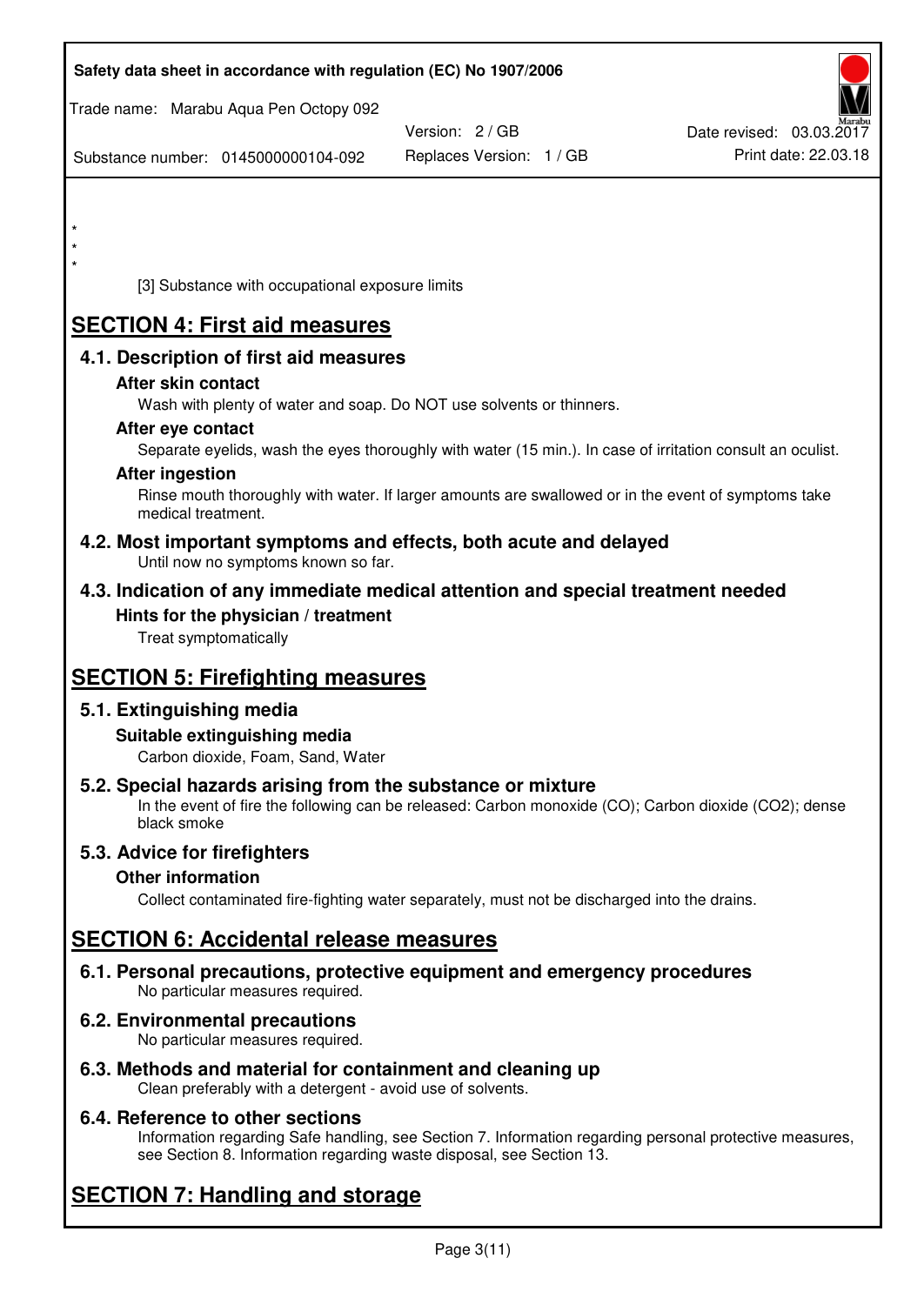| Safety data sheet in accordance with regulation (EC) No 1907/2006                                                                                                                               |                                                                                                                                                                                          |                                                  |
|-------------------------------------------------------------------------------------------------------------------------------------------------------------------------------------------------|------------------------------------------------------------------------------------------------------------------------------------------------------------------------------------------|--------------------------------------------------|
| Trade name: Marabu Aqua Pen Octopy 092                                                                                                                                                          |                                                                                                                                                                                          |                                                  |
| Substance number: 0145000000104-092                                                                                                                                                             | Version: 2/GB<br>Replaces Version: 1 / GB                                                                                                                                                | Date revised: 03.03.2017<br>Print date: 22.03.18 |
|                                                                                                                                                                                                 |                                                                                                                                                                                          |                                                  |
| 7.1. Precautions for safe handling<br><b>Advice on safe handling</b><br>Advice on protection against fire and explosion<br>No special measures required.<br>T <sub>2</sub><br>Temperature class | Avoid skin and eye contact. Smoking, eating and drinking shall be prohibited in application area.<br>Classification of fires / temperature class / Ignition group / Dust explosion class |                                                  |
| 7.2. Conditions for safe storage, including any incompatibilities                                                                                                                               |                                                                                                                                                                                          |                                                  |
| Requirements for storage rooms and vessels                                                                                                                                                      |                                                                                                                                                                                          |                                                  |
| Store in frostfree conditions.                                                                                                                                                                  |                                                                                                                                                                                          |                                                  |
| Storage class according to TRGS 510<br>Storage class according to<br>12                                                                                                                         | Non-combustible liquids                                                                                                                                                                  |                                                  |
| <b>TRGS 510</b>                                                                                                                                                                                 |                                                                                                                                                                                          |                                                  |
| 7.3. Specific end use(s)<br>Paint                                                                                                                                                               |                                                                                                                                                                                          |                                                  |
|                                                                                                                                                                                                 |                                                                                                                                                                                          |                                                  |
| <b>SECTION 8: Exposure controls/personal protection</b>                                                                                                                                         |                                                                                                                                                                                          |                                                  |
| 8.1. Control parameters<br><b>Exposure limit values</b>                                                                                                                                         |                                                                                                                                                                                          |                                                  |
| <b>Ethanediol</b>                                                                                                                                                                               |                                                                                                                                                                                          |                                                  |
| List                                                                                                                                                                                            | EH40                                                                                                                                                                                     |                                                  |
| <b>Type</b>                                                                                                                                                                                     | <b>WEL</b>                                                                                                                                                                               |                                                  |
| Value<br>Skin resorption / sensibilisation: Sk;                                                                                                                                                 | 10<br>mg/m <sup>3</sup><br><b>Status: 2011</b>                                                                                                                                           |                                                  |
| Glycerol                                                                                                                                                                                        |                                                                                                                                                                                          |                                                  |
| List                                                                                                                                                                                            | EH40                                                                                                                                                                                     |                                                  |
| Type<br>Value                                                                                                                                                                                   | <b>WEL</b><br>10<br>mg/m <sup>3</sup>                                                                                                                                                    |                                                  |
| <b>Status: 2011</b>                                                                                                                                                                             |                                                                                                                                                                                          |                                                  |
| <b>Other information</b>                                                                                                                                                                        |                                                                                                                                                                                          |                                                  |
| There are not known any further control parameters.                                                                                                                                             |                                                                                                                                                                                          |                                                  |
| <b>Derived No/Minimal Effect Levels (DNEL/DMEL)</b>                                                                                                                                             |                                                                                                                                                                                          |                                                  |
| <b>Ethanediol</b><br>Type of value<br>Reference group<br>Duration of exposure<br>Route of exposure                                                                                              | Derived No Effect Level (DNEL)<br>Worker<br>Long term<br>inhalative                                                                                                                      |                                                  |
| Mode of action                                                                                                                                                                                  | Local effects                                                                                                                                                                            |                                                  |
| Concentration                                                                                                                                                                                   | 35                                                                                                                                                                                       | mg/m <sup>3</sup>                                |
| Type of value                                                                                                                                                                                   | Derived No Effect Level (DNEL)                                                                                                                                                           |                                                  |
| Reference group                                                                                                                                                                                 | Worker                                                                                                                                                                                   |                                                  |
| Duration of exposure<br>Route of exposure                                                                                                                                                       | Long term<br>dermal                                                                                                                                                                      |                                                  |
| Mode of action                                                                                                                                                                                  | Systemic effects                                                                                                                                                                         |                                                  |
| Concentration                                                                                                                                                                                   | 106                                                                                                                                                                                      | mg/kg                                            |
| Type of value<br>Reference group                                                                                                                                                                | Derived No Effect Level (DNEL)<br>Consumer                                                                                                                                               |                                                  |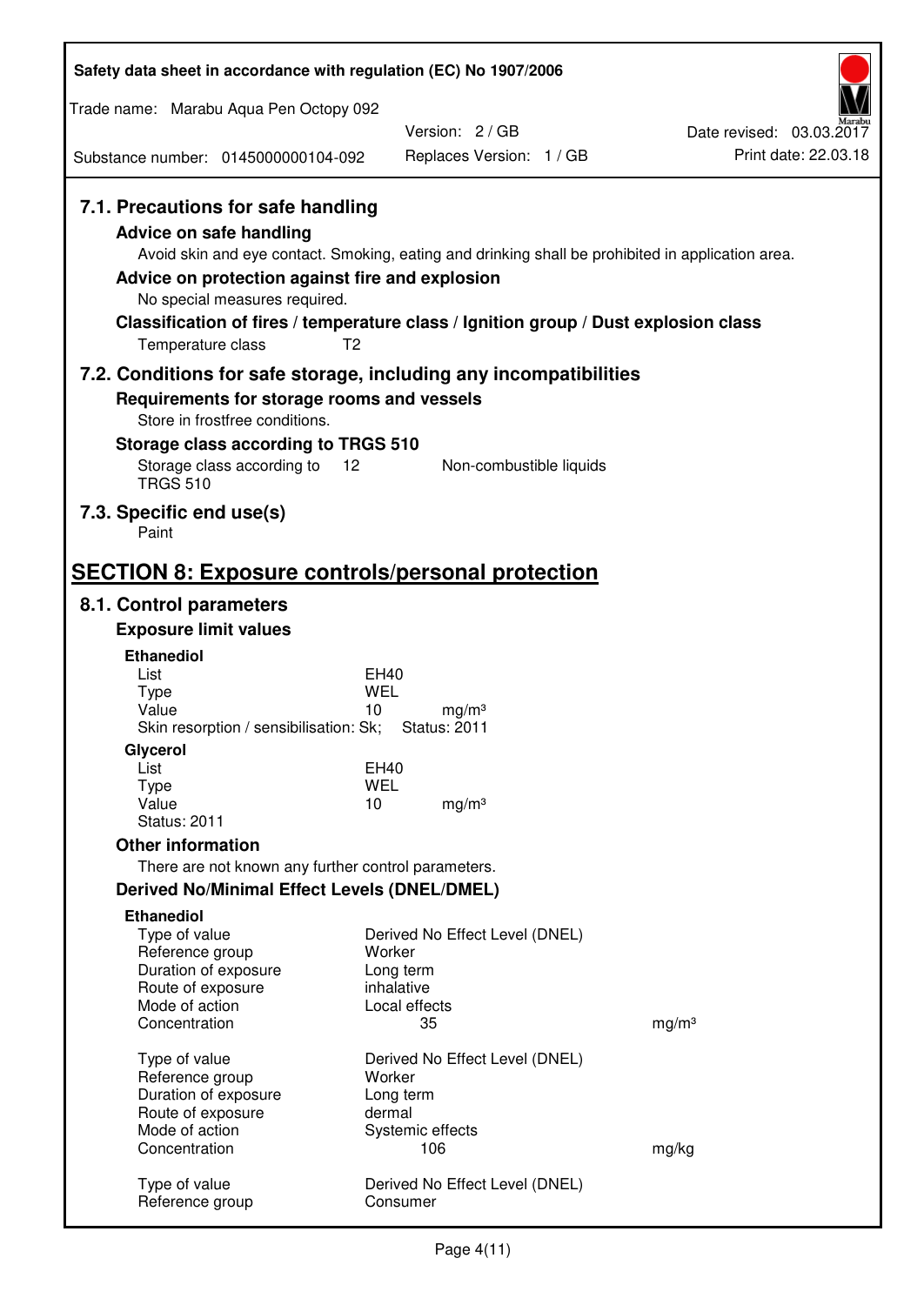| Safety data sheet in accordance with regulation (EC) No 1907/2006 |                                                                                                       |                          |  |  |  |
|-------------------------------------------------------------------|-------------------------------------------------------------------------------------------------------|--------------------------|--|--|--|
| Trade name: Marabu Aqua Pen Octopy 092                            | Version: 2 / GB                                                                                       | Date revised: 03.03.2017 |  |  |  |
| Substance number: 0145000000104-092                               | Replaces Version: 1 / GB                                                                              | Print date: 22.03.18     |  |  |  |
| Duration of exposure                                              | Long term                                                                                             |                          |  |  |  |
| Route of exposure<br>Mode of action                               | inhalative<br>Local effects                                                                           |                          |  |  |  |
| Concentration                                                     | 7                                                                                                     | mg/m <sup>3</sup>        |  |  |  |
|                                                                   |                                                                                                       |                          |  |  |  |
| Type of value                                                     | Derived No Effect Level (DNEL)                                                                        |                          |  |  |  |
| Reference group                                                   | Consumer                                                                                              |                          |  |  |  |
| Duration of exposure                                              | Long term                                                                                             |                          |  |  |  |
| Route of exposure<br>Mode of action                               | dermal<br>Systemic effects                                                                            |                          |  |  |  |
| Concentration                                                     | 53                                                                                                    | mg/kg                    |  |  |  |
|                                                                   |                                                                                                       |                          |  |  |  |
| <b>Predicted No Effect Concentration (PNEC)</b>                   |                                                                                                       |                          |  |  |  |
| <b>Ethanediol</b>                                                 |                                                                                                       |                          |  |  |  |
| Type of value                                                     | <b>PNEC</b>                                                                                           |                          |  |  |  |
| <b>Type</b>                                                       | Freshwater                                                                                            |                          |  |  |  |
| Concentration                                                     | 10                                                                                                    | mg/l                     |  |  |  |
| Type of value                                                     | <b>PNEC</b>                                                                                           |                          |  |  |  |
| <b>Type</b>                                                       | Saltwater                                                                                             |                          |  |  |  |
| Concentration                                                     | 1                                                                                                     | mg/l                     |  |  |  |
| Type of value                                                     | <b>PNEC</b>                                                                                           |                          |  |  |  |
| <b>Type</b>                                                       | Water (intermittent release)                                                                          |                          |  |  |  |
| Concentration                                                     | 10                                                                                                    | mg/l                     |  |  |  |
| Type of value                                                     | <b>PNEC</b>                                                                                           |                          |  |  |  |
| <b>Type</b>                                                       | Sewage treatment plant (STP)                                                                          |                          |  |  |  |
| Concentration                                                     | 199,5                                                                                                 | mg/l                     |  |  |  |
| Type of value                                                     | <b>PNEC</b>                                                                                           |                          |  |  |  |
| Type                                                              | Freshwater sediment                                                                                   |                          |  |  |  |
| Concentration                                                     | 37                                                                                                    | mg/kg                    |  |  |  |
| Type of value                                                     | <b>PNEC</b>                                                                                           |                          |  |  |  |
| <b>Type</b>                                                       | Marine sediment                                                                                       |                          |  |  |  |
| Concentration                                                     | 3,7                                                                                                   | mg/kg                    |  |  |  |
| Type of value                                                     | <b>PNEC</b>                                                                                           |                          |  |  |  |
| <b>Type</b>                                                       | Soil                                                                                                  |                          |  |  |  |
| Concentration                                                     | 1,53                                                                                                  | mg/kg                    |  |  |  |
| 8.2. Exposure controls                                            |                                                                                                       |                          |  |  |  |
|                                                                   |                                                                                                       |                          |  |  |  |
| <b>Exposure controls</b><br>Provide adequate ventilation.         |                                                                                                       |                          |  |  |  |
| <b>Respiratory protection</b>                                     |                                                                                                       |                          |  |  |  |
| Not necessary.                                                    |                                                                                                       |                          |  |  |  |
| <b>Hand protection</b>                                            |                                                                                                       |                          |  |  |  |
| Not necessary.                                                    |                                                                                                       |                          |  |  |  |
| In case of intensive contact wear protective gloves.              |                                                                                                       |                          |  |  |  |
|                                                                   | There is no one glove material or combination of materials that will give unlimited resistance to any |                          |  |  |  |
| individual or combination of chemicals.                           | For prolonged or repeated handling nitrile rubber gloves with textile undergloves are required.       |                          |  |  |  |
| Material thickness<br>>                                           | 0,5<br>mm                                                                                             |                          |  |  |  |
| Breakthrough time<br><                                            | 30<br>min                                                                                             |                          |  |  |  |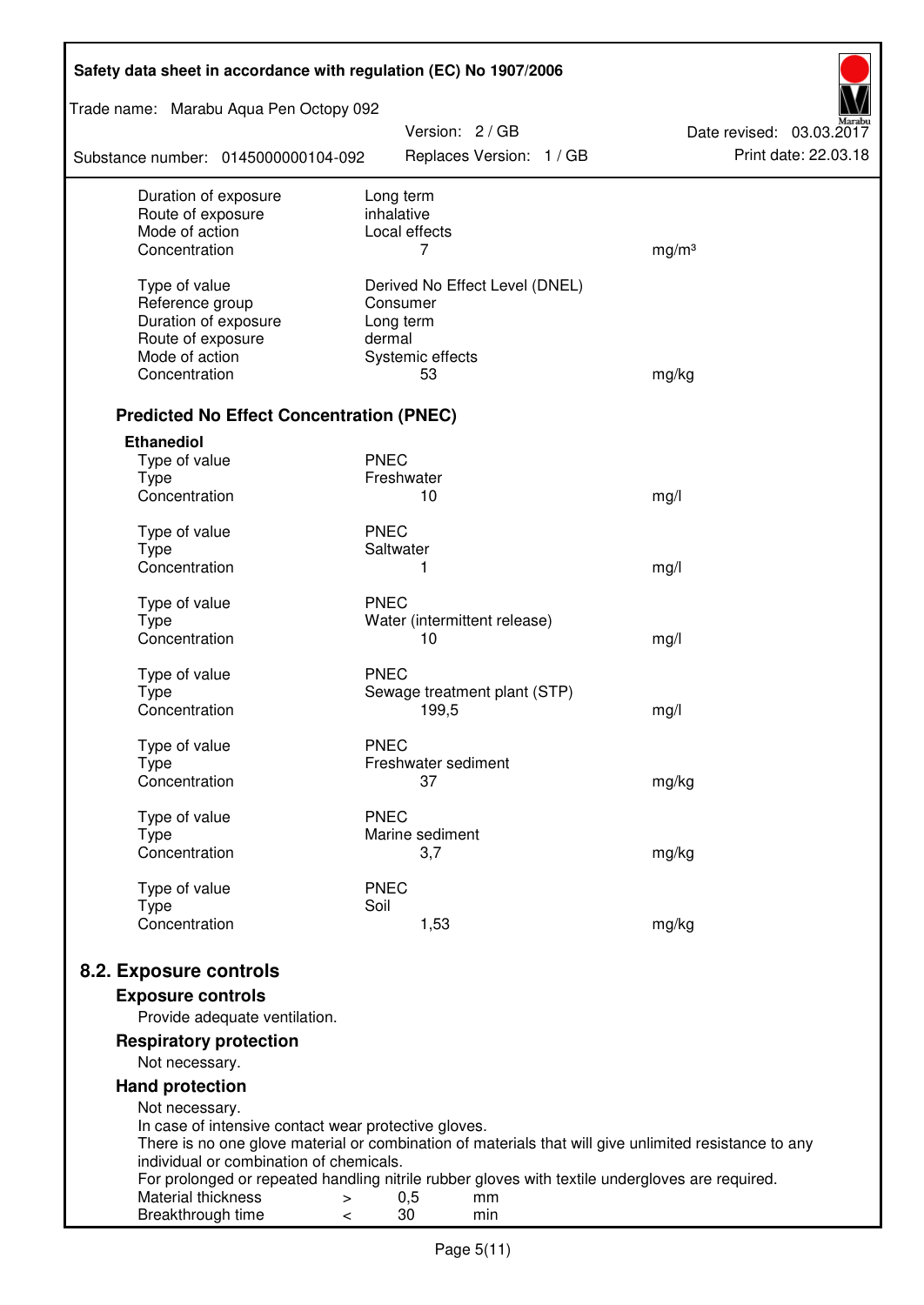| Safety data sheet in accordance with regulation (EC) No 1907/2006                                                                                                                                                                                                                                                                                            |                           |                                       |                                                                                                                                                                                                                                                                                                                    |
|--------------------------------------------------------------------------------------------------------------------------------------------------------------------------------------------------------------------------------------------------------------------------------------------------------------------------------------------------------------|---------------------------|---------------------------------------|--------------------------------------------------------------------------------------------------------------------------------------------------------------------------------------------------------------------------------------------------------------------------------------------------------------------|
| Trade name: Marabu Aqua Pen Octopy 092                                                                                                                                                                                                                                                                                                                       |                           |                                       |                                                                                                                                                                                                                                                                                                                    |
|                                                                                                                                                                                                                                                                                                                                                              | Version: 2/GB             |                                       | Date revised: 03.03.2017                                                                                                                                                                                                                                                                                           |
| Substance number: 0145000000104-092                                                                                                                                                                                                                                                                                                                          |                           | Replaces Version: 1 / GB              | Print date: 22.03.18                                                                                                                                                                                                                                                                                               |
| The breakthrough time must be greater than the end use time of the product.<br>replacement must be followed.<br>Gloves should be replaced regularly and if there is any sign of damage to the glove material.<br>Always ensure that gloves are free from defects and that they are stored and used correctly.<br>maintenance.<br>once exposure has occurred. |                           |                                       | The instructions and information provided by the glove manufacturer on use, storage, maintenance and<br>The performance or effectiveness of the glove may be reduced by physical/ chemical damage and poor<br>Barrier creams may help to protect the exposed areas of the skin, they should however not be applied |
| Eye protection                                                                                                                                                                                                                                                                                                                                               |                           |                                       |                                                                                                                                                                                                                                                                                                                    |
| Not necessary.                                                                                                                                                                                                                                                                                                                                               |                           |                                       |                                                                                                                                                                                                                                                                                                                    |
| <b>Body protection</b>                                                                                                                                                                                                                                                                                                                                       |                           |                                       |                                                                                                                                                                                                                                                                                                                    |
| Not applicable.                                                                                                                                                                                                                                                                                                                                              |                           |                                       |                                                                                                                                                                                                                                                                                                                    |
|                                                                                                                                                                                                                                                                                                                                                              |                           |                                       |                                                                                                                                                                                                                                                                                                                    |
| <b>SECTION 9: Physical and chemical properties</b>                                                                                                                                                                                                                                                                                                           |                           |                                       |                                                                                                                                                                                                                                                                                                                    |
| 9.1. Information on basic physical and chemical properties                                                                                                                                                                                                                                                                                                   |                           |                                       |                                                                                                                                                                                                                                                                                                                    |
| Form                                                                                                                                                                                                                                                                                                                                                         | liquid                    |                                       |                                                                                                                                                                                                                                                                                                                    |
| <b>Colour</b>                                                                                                                                                                                                                                                                                                                                                | coloured<br>odourless     |                                       |                                                                                                                                                                                                                                                                                                                    |
| <b>Odour</b>                                                                                                                                                                                                                                                                                                                                                 |                           |                                       |                                                                                                                                                                                                                                                                                                                    |
| <b>Odour threshold</b>                                                                                                                                                                                                                                                                                                                                       |                           |                                       |                                                                                                                                                                                                                                                                                                                    |
| Remarks                                                                                                                                                                                                                                                                                                                                                      | No data available         |                                       |                                                                                                                                                                                                                                                                                                                    |
| <b>Melting point</b>                                                                                                                                                                                                                                                                                                                                         |                           |                                       |                                                                                                                                                                                                                                                                                                                    |
| Remarks                                                                                                                                                                                                                                                                                                                                                      | not determined            |                                       |                                                                                                                                                                                                                                                                                                                    |
| <b>Freezing point</b>                                                                                                                                                                                                                                                                                                                                        |                           |                                       |                                                                                                                                                                                                                                                                                                                    |
| Remarks                                                                                                                                                                                                                                                                                                                                                      | not determined            |                                       |                                                                                                                                                                                                                                                                                                                    |
| Initial boiling point and boiling range                                                                                                                                                                                                                                                                                                                      |                           |                                       |                                                                                                                                                                                                                                                                                                                    |
| Value                                                                                                                                                                                                                                                                                                                                                        | appr. 100                 |                                       | $\rm ^{\circ}C$                                                                                                                                                                                                                                                                                                    |
| Pressure<br>Source                                                                                                                                                                                                                                                                                                                                           | 1.013<br>Literature value | hPa                                   |                                                                                                                                                                                                                                                                                                                    |
| <b>Flash point</b>                                                                                                                                                                                                                                                                                                                                           |                           |                                       |                                                                                                                                                                                                                                                                                                                    |
| Remarks                                                                                                                                                                                                                                                                                                                                                      | Not applicable            |                                       |                                                                                                                                                                                                                                                                                                                    |
| Evaporation rate (ether $= 1$ ) :                                                                                                                                                                                                                                                                                                                            |                           |                                       |                                                                                                                                                                                                                                                                                                                    |
| Remarks                                                                                                                                                                                                                                                                                                                                                      | not determined            |                                       |                                                                                                                                                                                                                                                                                                                    |
| Flammability (solid, gas)                                                                                                                                                                                                                                                                                                                                    |                           |                                       |                                                                                                                                                                                                                                                                                                                    |
| Not applicable                                                                                                                                                                                                                                                                                                                                               |                           |                                       |                                                                                                                                                                                                                                                                                                                    |
| Upper/lower flammability or explosive limits                                                                                                                                                                                                                                                                                                                 |                           |                                       |                                                                                                                                                                                                                                                                                                                    |
| Lower explosion limit                                                                                                                                                                                                                                                                                                                                        | 3,2<br>appr.              |                                       | $%$ (V)                                                                                                                                                                                                                                                                                                            |
| Upper explosion limit                                                                                                                                                                                                                                                                                                                                        | 53<br>appr.               |                                       | $%$ $(V)$                                                                                                                                                                                                                                                                                                          |
| Source                                                                                                                                                                                                                                                                                                                                                       | Literature value          |                                       |                                                                                                                                                                                                                                                                                                                    |
| Vapour pressure                                                                                                                                                                                                                                                                                                                                              |                           |                                       |                                                                                                                                                                                                                                                                                                                    |
| Value                                                                                                                                                                                                                                                                                                                                                        | 23<br>appr.               |                                       | hPa                                                                                                                                                                                                                                                                                                                |
| Temperature<br>Method                                                                                                                                                                                                                                                                                                                                        | 20                        | °C<br>Value taken from the literature |                                                                                                                                                                                                                                                                                                                    |
| <b>Vapour density</b>                                                                                                                                                                                                                                                                                                                                        |                           |                                       |                                                                                                                                                                                                                                                                                                                    |
| Remarks                                                                                                                                                                                                                                                                                                                                                      | not determined            |                                       |                                                                                                                                                                                                                                                                                                                    |
| <b>Density</b>                                                                                                                                                                                                                                                                                                                                               |                           |                                       |                                                                                                                                                                                                                                                                                                                    |
| Remarks                                                                                                                                                                                                                                                                                                                                                      | not determined            |                                       |                                                                                                                                                                                                                                                                                                                    |
| Solubility in water                                                                                                                                                                                                                                                                                                                                          |                           |                                       |                                                                                                                                                                                                                                                                                                                    |
| Remarks                                                                                                                                                                                                                                                                                                                                                      | miscible                  |                                       |                                                                                                                                                                                                                                                                                                                    |
|                                                                                                                                                                                                                                                                                                                                                              |                           |                                       |                                                                                                                                                                                                                                                                                                                    |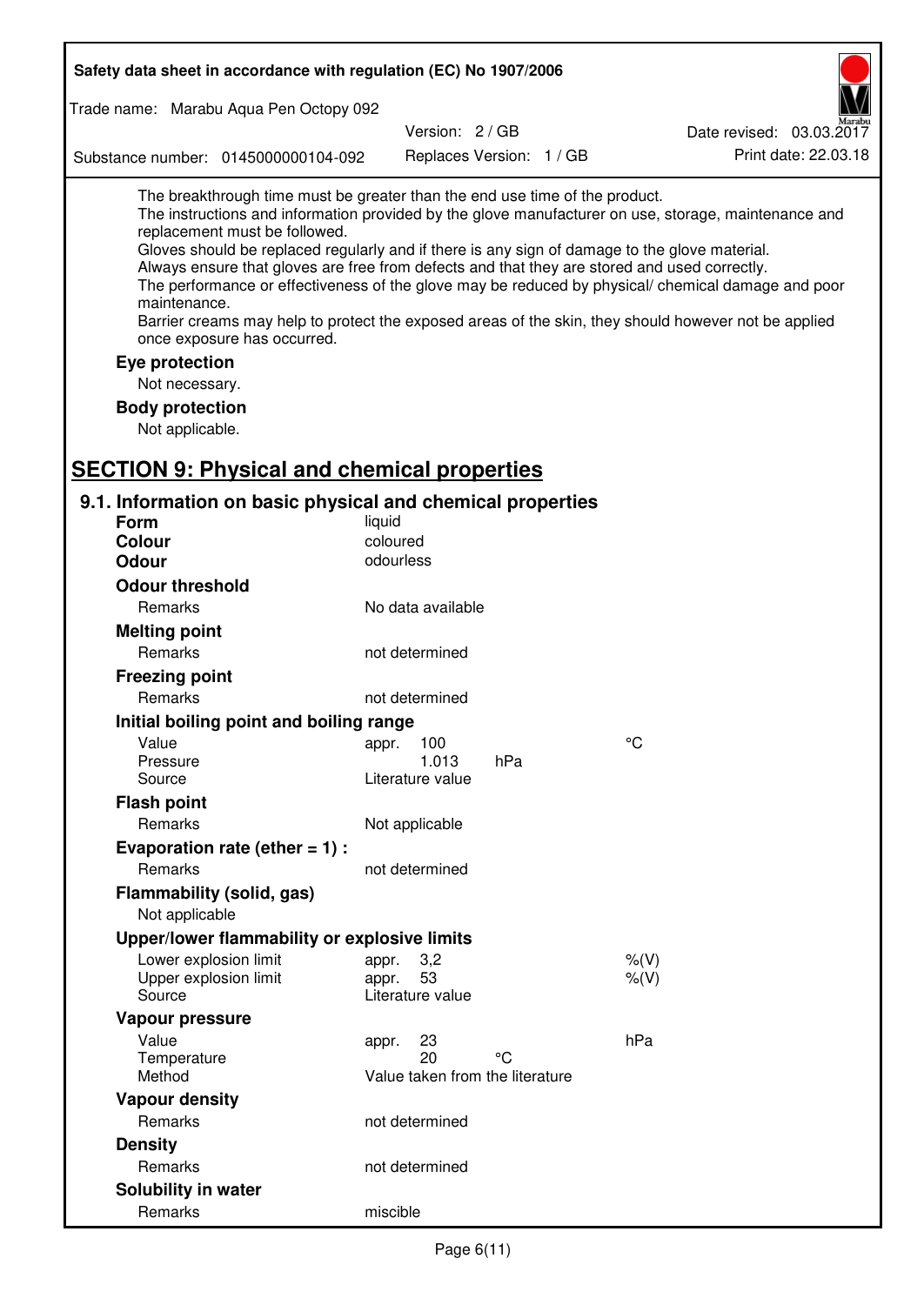| Safety data sheet in accordance with regulation (EC) No 1907/2006                    |       |                                             |  |                                                                   |  |
|--------------------------------------------------------------------------------------|-------|---------------------------------------------|--|-------------------------------------------------------------------|--|
| Trade name: Marabu Aqua Pen Octopy 092                                               |       |                                             |  |                                                                   |  |
| Substance number: 0145000000104-092                                                  |       | Version: 2 / GB<br>Replaces Version: 1 / GB |  | Date revised: 03.03.2017<br>Print date: 22.03.18                  |  |
| Ignition temperature                                                                 |       |                                             |  |                                                                   |  |
| Value                                                                                | appr. | 410<br>Literature value                     |  | °C                                                                |  |
| Source<br><b>Viscosity</b>                                                           |       |                                             |  |                                                                   |  |
| Remarks                                                                              |       |                                             |  |                                                                   |  |
| Remarks                                                                              |       | not determined                              |  |                                                                   |  |
| 9.2. Other information<br><b>Other information</b><br>None known                     |       |                                             |  |                                                                   |  |
| <b>SECTION 10: Stability and reactivity</b>                                          |       |                                             |  |                                                                   |  |
| 10.1. Reactivity<br>None                                                             |       |                                             |  |                                                                   |  |
| 10.2. Chemical stability<br>No hazardous reactions known.                            |       |                                             |  |                                                                   |  |
| 10.3. Possibility of hazardous reactions<br>No hazardous reactions known.            |       |                                             |  |                                                                   |  |
| 10.4. Conditions to avoid<br>No hazardous reactions known.                           |       |                                             |  |                                                                   |  |
| 10.5. Incompatible materials<br>None                                                 |       |                                             |  |                                                                   |  |
| 10.6. Hazardous decomposition products<br>No hazardous decomposition products known. |       |                                             |  |                                                                   |  |
| <b>SECTION 11: Toxicological information</b>                                         |       |                                             |  |                                                                   |  |
| 11.1. Information on toxicological effects                                           |       |                                             |  |                                                                   |  |
| <b>Acute oral toxicity</b>                                                           |       |                                             |  |                                                                   |  |
| Remarks                                                                              |       |                                             |  | Based on available data, the classification criteria are not met. |  |
| <b>Acute dermal toxicity</b><br>Remarks                                              |       |                                             |  |                                                                   |  |
| <b>Acute inhalational toxicity</b>                                                   |       |                                             |  | Based on available data, the classification criteria are not met. |  |
| Remarks                                                                              |       |                                             |  | Based on available data, the classification criteria are not met. |  |
| <b>Skin corrosion/irritation</b>                                                     |       |                                             |  |                                                                   |  |
| Remarks                                                                              |       |                                             |  | Based on available data, the classification criteria are not met. |  |
| Serious eye damage/irritation                                                        |       |                                             |  |                                                                   |  |
| Remarks                                                                              |       |                                             |  | Based on available data, the classification criteria are not met. |  |
| <b>Sensitization</b>                                                                 |       |                                             |  |                                                                   |  |
| Remarks                                                                              |       |                                             |  | Based on available data, the classification criteria are not met. |  |
| <b>Mutagenicity</b><br>Remarks                                                       |       |                                             |  | Based on available data, the classification criteria are not met. |  |
| <b>Reproductive toxicity</b>                                                         |       |                                             |  |                                                                   |  |
| Remarks                                                                              |       |                                             |  | Based on available data, the classification criteria are not met. |  |
| Carcinogenicity                                                                      |       |                                             |  |                                                                   |  |
| Remarks                                                                              |       |                                             |  | Based on available data, the classification criteria are not met. |  |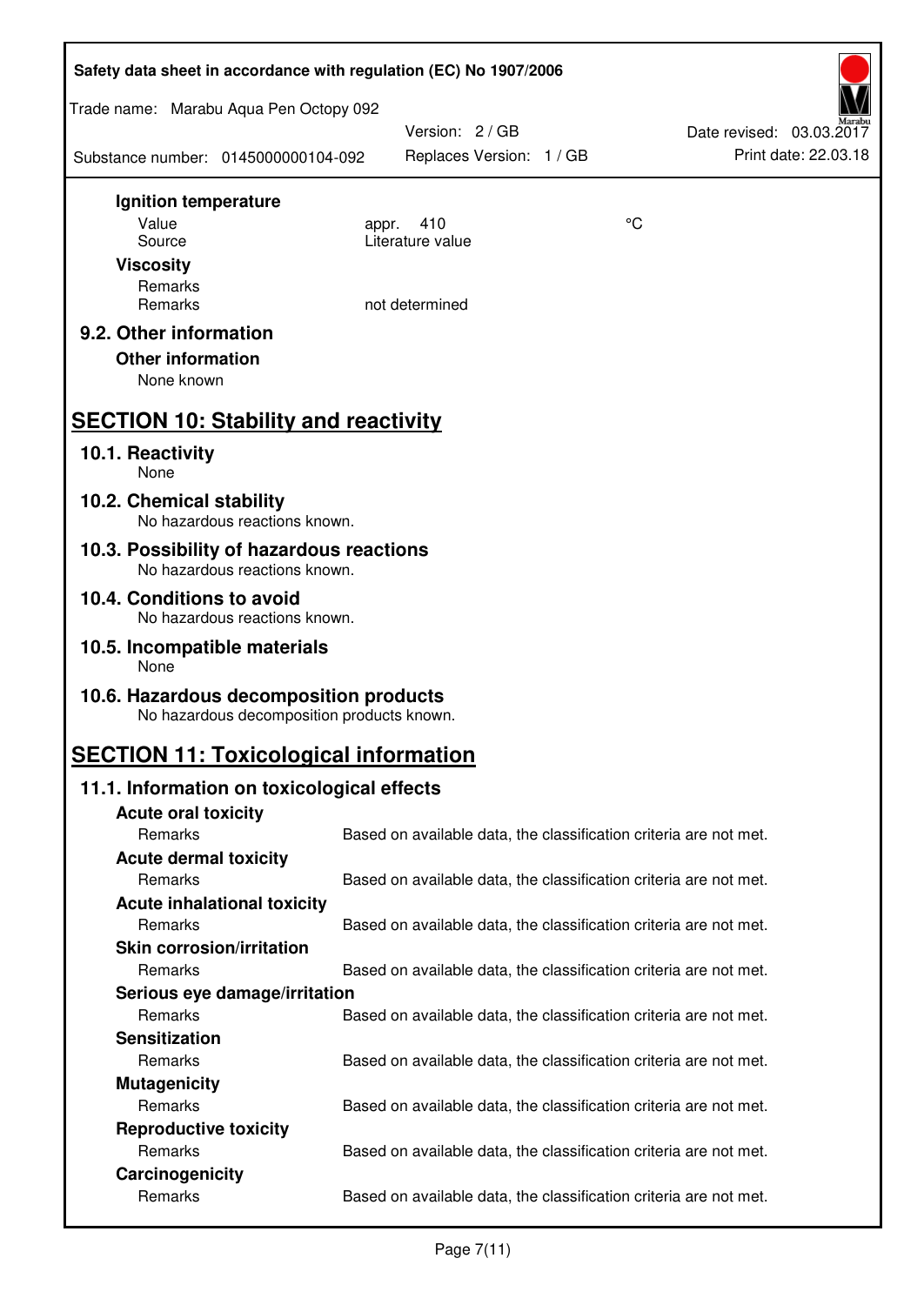#### **Safety data sheet in accordance with regulation (EC) No 1907/2006**

Trade name: Marabu Aqua Pen Octopy 092

Version: 2 / GB

Replaces Version: 1 / GB Print date: 22.03.18 Date revised: 03.03.2017

Substance number: 0145000000104-092

## **Specific Target Organ Toxicity (STOT)**

**Single exposure** 

Based on available data, the classification criteria are not met.

**Repeated exposure** 

Remarks Based on available data, the classification criteria are not met.

#### **Aspiration hazard**

Based on available data, the classification criteria are not met.

#### **Experience in practice**

Provided all the recommended protective and safety precautions are taken, experience shows that no risk to health can be expected.

#### **Other information**

There are no data available on the mixture itself. The mixture has been assessed following the additivity method of the GHS/CLP Regulation (EC) No 1272/2008.

## **SECTION 12: Ecological information**

## **12.1. Toxicity**

#### **General information**

There are no data available on the mixture itself.Do not allow to enter drains or water courses.The mixture has been assessed following the summation method of the CLP Regulation (EC) No 1272/2008 and is not classified as dangerous for the environment.

## **12.2. Persistence and degradability**

#### **General information**

There are no data available on the mixture itself.

#### **12.3. Bioaccumulative potential**

#### **General information**

There are no data available on the mixture itself.

#### **12.4. Mobility in soil**

#### **General information**

There are no data available on the mixture itself.

**12.5. Results of PBT and vPvB assessment** 

#### **General information**

There are no data available on the mixture itself.

#### **12.6. Other adverse effects**

#### **General information**

There are no data available on the mixture itself.

# **SECTION 13: Disposal considerations**

## **13.1. Waste treatment methods**

#### **Disposal recommendations for the product**

The product can be placed with other household refuse. Small residues in containers can be washed-out with water and put into the drainage system.

#### **Disposal recommendations for packaging**

Packaging that cannot be cleaned should be disposed off as product waste. Completely emptied packagings can be given for recycling.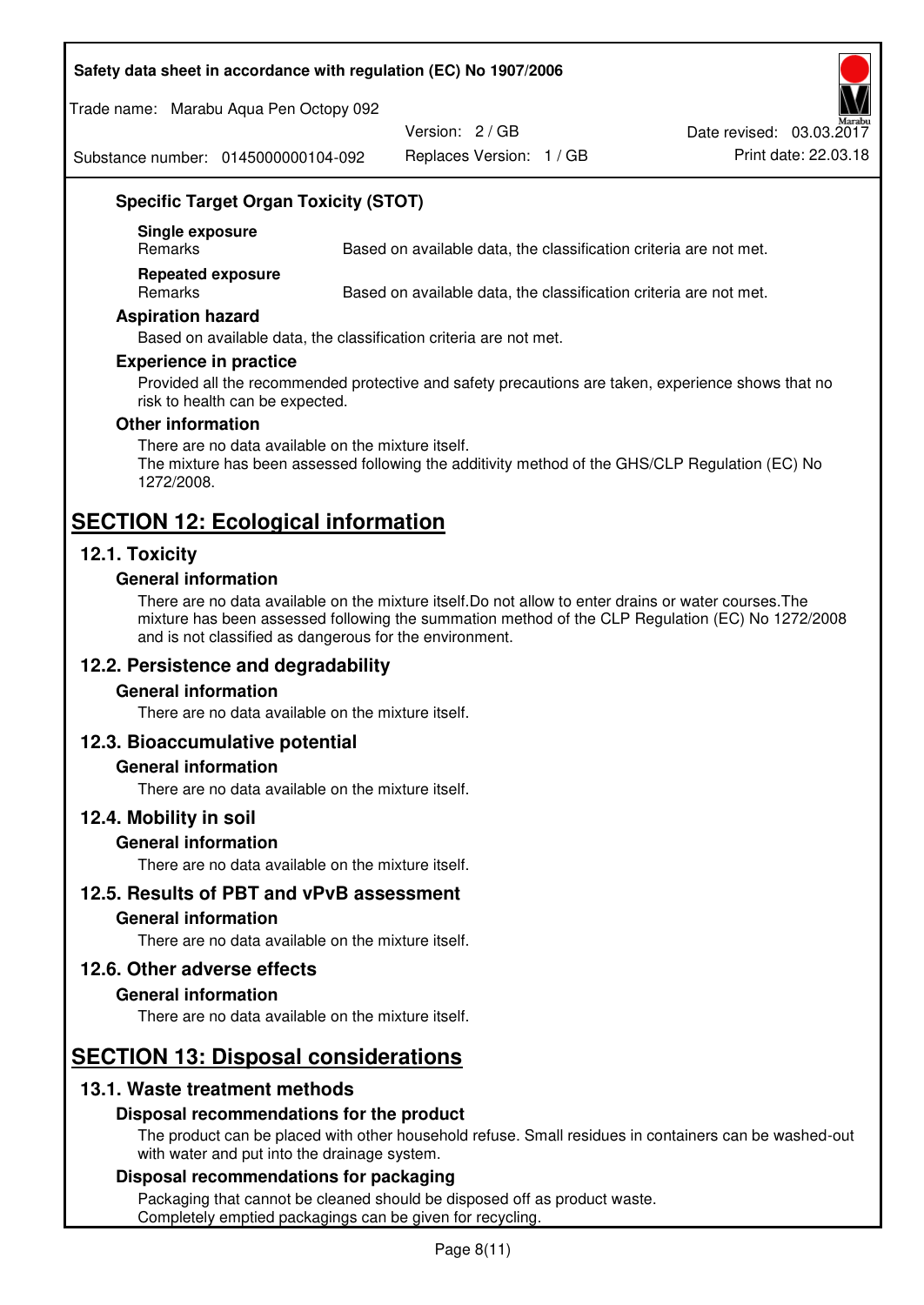| Safety data sheet in accordance with regulation (EC) No 1907/2006                         |                                                                                                                                                                             |                                                  |
|-------------------------------------------------------------------------------------------|-----------------------------------------------------------------------------------------------------------------------------------------------------------------------------|--------------------------------------------------|
| Trade name: Marabu Aqua Pen Octopy 092                                                    |                                                                                                                                                                             |                                                  |
| Substance number: 0145000000104-092                                                       | Version: 2 / GB<br>Replaces Version: 1 / GB                                                                                                                                 | Date revised: 03.03.2017<br>Print date: 22.03.18 |
| <b>SECTION 14: Transport information</b>                                                  |                                                                                                                                                                             |                                                  |
| <b>Land transport ADR/RID</b>                                                             |                                                                                                                                                                             |                                                  |
| Non-dangerous goods<br>14.1. UN number<br>$UN -$                                          |                                                                                                                                                                             |                                                  |
| 14.2. UN proper shipping name                                                             |                                                                                                                                                                             |                                                  |
| 14.3. Transport hazard class(es)<br>Class                                                 |                                                                                                                                                                             |                                                  |
| Label<br>14.4. Packing group                                                              |                                                                                                                                                                             |                                                  |
| Packing group                                                                             |                                                                                                                                                                             |                                                  |
| Transport category<br>14.5. Environmental hazards                                         | 0                                                                                                                                                                           |                                                  |
| <b>Marine transport IMDG/GGVSee</b>                                                       | The product does not constitute a hazardous substance in sea transport.                                                                                                     |                                                  |
| 14.1. UN number<br>$UN -$                                                                 |                                                                                                                                                                             |                                                  |
| 14.2. UN proper shipping name                                                             |                                                                                                                                                                             |                                                  |
| 14.3. Transport hazard class(es)<br>Class                                                 |                                                                                                                                                                             |                                                  |
| Subsidiary risk<br>14.4. Packing group                                                    |                                                                                                                                                                             |                                                  |
| Packing group                                                                             |                                                                                                                                                                             |                                                  |
| 14.5. Environmental hazards<br>no                                                         |                                                                                                                                                                             |                                                  |
| <b>Air transport ICAO/IATA</b>                                                            |                                                                                                                                                                             |                                                  |
| 14.1. UN number<br>$UN -$                                                                 | The product does not constitute a hazardous substance in air transport.                                                                                                     |                                                  |
| 14.2. UN proper shipping name                                                             |                                                                                                                                                                             |                                                  |
| 14.3. Transport hazard class(es)                                                          |                                                                                                                                                                             |                                                  |
| Class<br>Subsidiary risk                                                                  |                                                                                                                                                                             |                                                  |
| 14.4. Packing group                                                                       |                                                                                                                                                                             |                                                  |
| Packing group<br>14.5. Environmental hazards                                              |                                                                                                                                                                             |                                                  |
| Information for all modes of transport                                                    |                                                                                                                                                                             |                                                  |
| 14.6. Special precautions for user<br>Transport within the user's premises:               |                                                                                                                                                                             |                                                  |
|                                                                                           | Always transport in closed containers that are upright and secure.<br>Ensure that persons transporting the product know what to do in the event of an accident or spillage. |                                                  |
| <b>Other information</b>                                                                  |                                                                                                                                                                             |                                                  |
| no                                                                                        | 14.7. Transport in bulk according to Annex II of Marpol and the IBC Code                                                                                                    |                                                  |
| <b>SECTION 15: Regulatory information ***</b>                                             |                                                                                                                                                                             |                                                  |
| 15.1. Safety, health and environmental regulations/legislation specific for the substance |                                                                                                                                                                             |                                                  |

Ī

٦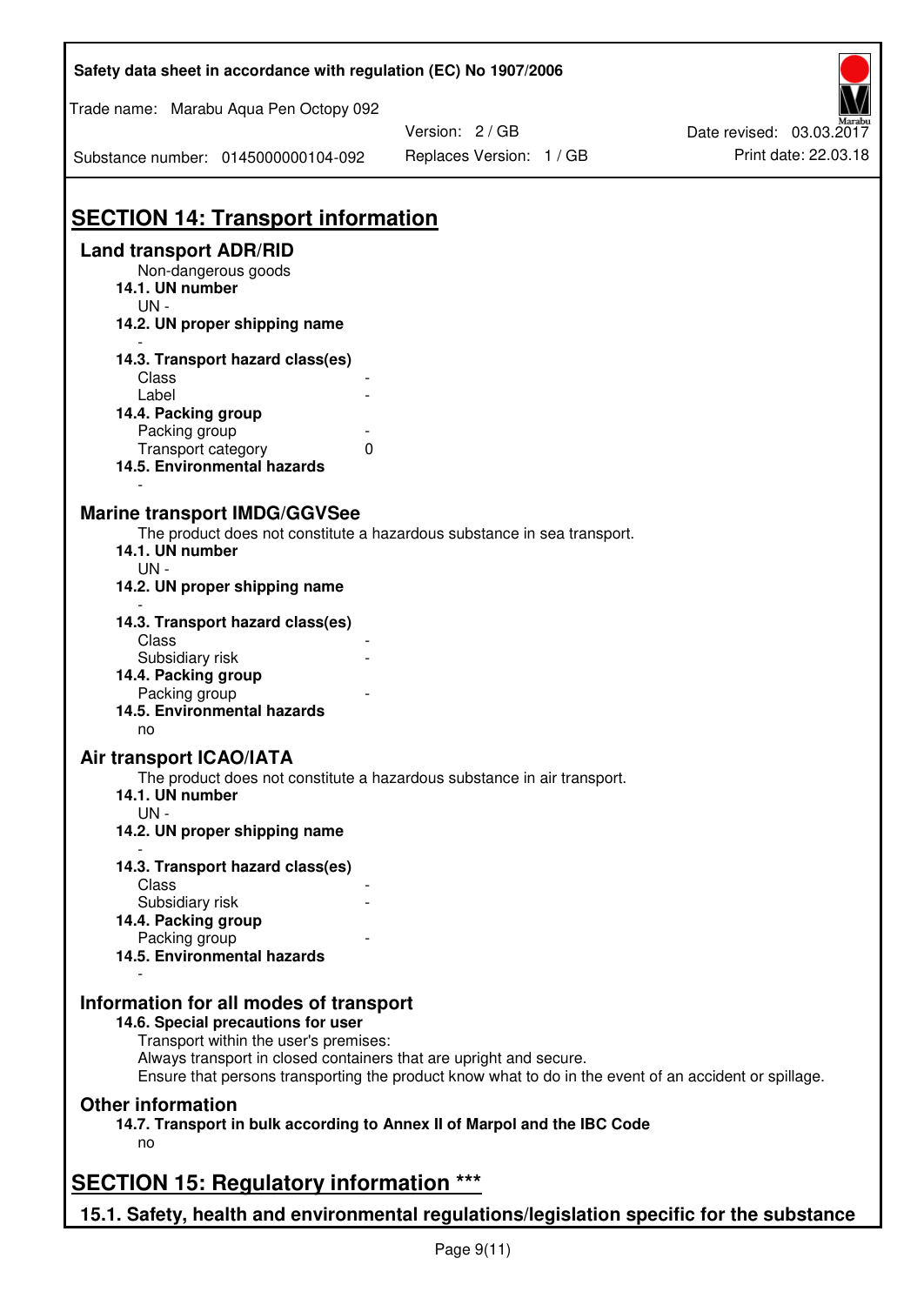|                             | Safety data sheet in accordance with regulation (EC) No 1907/2006                                                                                                                                                                                                                                                                                                                                                                                                 |                                                              |                          |                                                                                                                                                                                                                                                                                                                                                                                                                                                                                                                       |
|-----------------------------|-------------------------------------------------------------------------------------------------------------------------------------------------------------------------------------------------------------------------------------------------------------------------------------------------------------------------------------------------------------------------------------------------------------------------------------------------------------------|--------------------------------------------------------------|--------------------------|-----------------------------------------------------------------------------------------------------------------------------------------------------------------------------------------------------------------------------------------------------------------------------------------------------------------------------------------------------------------------------------------------------------------------------------------------------------------------------------------------------------------------|
|                             | Trade name: Marabu Aqua Pen Octopy 092                                                                                                                                                                                                                                                                                                                                                                                                                            |                                                              |                          |                                                                                                                                                                                                                                                                                                                                                                                                                                                                                                                       |
|                             | Substance number: 0145000000104-092                                                                                                                                                                                                                                                                                                                                                                                                                               | Version: 2 / GB                                              | Replaces Version: 1 / GB | Date revised: 03.03.2017<br>Print date: 22.03.18                                                                                                                                                                                                                                                                                                                                                                                                                                                                      |
| or mixture                  |                                                                                                                                                                                                                                                                                                                                                                                                                                                                   |                                                              |                          |                                                                                                                                                                                                                                                                                                                                                                                                                                                                                                                       |
| <b>VOC ***</b>              |                                                                                                                                                                                                                                                                                                                                                                                                                                                                   |                                                              |                          |                                                                                                                                                                                                                                                                                                                                                                                                                                                                                                                       |
| VOC (EU)                    |                                                                                                                                                                                                                                                                                                                                                                                                                                                                   | $\mathbf 0$                                                  | $\%$                     |                                                                                                                                                                                                                                                                                                                                                                                                                                                                                                                       |
| <b>Other information</b>    |                                                                                                                                                                                                                                                                                                                                                                                                                                                                   |                                                              |                          |                                                                                                                                                                                                                                                                                                                                                                                                                                                                                                                       |
|                             | All components are contained in the TSCA inventory or exempted.<br>All components are contained in the AICS inventory.<br>All components are contained in the PICCS inventory.<br>All components are contained in the DSL inventory.<br>All components are contained in the IECSC inventory.<br>All components are contained in the NZIOC inventory.<br>All components are contained in the ENCS inventory.<br>All components are contained in the ECL inventory. |                                                              |                          |                                                                                                                                                                                                                                                                                                                                                                                                                                                                                                                       |
|                             | 15.2. Chemical safety assessment<br>For this preparation a chemical safety assessment has not been carried out.                                                                                                                                                                                                                                                                                                                                                   |                                                              |                          |                                                                                                                                                                                                                                                                                                                                                                                                                                                                                                                       |
|                             | <b>SECTION 16: Other information</b>                                                                                                                                                                                                                                                                                                                                                                                                                              |                                                              |                          |                                                                                                                                                                                                                                                                                                                                                                                                                                                                                                                       |
|                             | Hazard statements listed in Chapter 3                                                                                                                                                                                                                                                                                                                                                                                                                             |                                                              |                          |                                                                                                                                                                                                                                                                                                                                                                                                                                                                                                                       |
| H301                        |                                                                                                                                                                                                                                                                                                                                                                                                                                                                   | Toxic if swallowed.                                          |                          |                                                                                                                                                                                                                                                                                                                                                                                                                                                                                                                       |
| H302                        |                                                                                                                                                                                                                                                                                                                                                                                                                                                                   | Harmful if swallowed.                                        |                          |                                                                                                                                                                                                                                                                                                                                                                                                                                                                                                                       |
| H311<br>H312                |                                                                                                                                                                                                                                                                                                                                                                                                                                                                   | Toxic in contact with skin.<br>Harmful in contact with skin. |                          |                                                                                                                                                                                                                                                                                                                                                                                                                                                                                                                       |
| H314                        |                                                                                                                                                                                                                                                                                                                                                                                                                                                                   | Causes severe skin burns and eye damage.                     |                          |                                                                                                                                                                                                                                                                                                                                                                                                                                                                                                                       |
| H315                        |                                                                                                                                                                                                                                                                                                                                                                                                                                                                   | Causes skin irritation.                                      |                          |                                                                                                                                                                                                                                                                                                                                                                                                                                                                                                                       |
| H317                        |                                                                                                                                                                                                                                                                                                                                                                                                                                                                   | May cause an allergic skin reaction.                         |                          |                                                                                                                                                                                                                                                                                                                                                                                                                                                                                                                       |
| H318                        |                                                                                                                                                                                                                                                                                                                                                                                                                                                                   | Causes serious eye damage.                                   |                          |                                                                                                                                                                                                                                                                                                                                                                                                                                                                                                                       |
| H331                        |                                                                                                                                                                                                                                                                                                                                                                                                                                                                   | Toxic if inhaled.                                            |                          |                                                                                                                                                                                                                                                                                                                                                                                                                                                                                                                       |
| H335                        |                                                                                                                                                                                                                                                                                                                                                                                                                                                                   | May cause respiratory irritation.                            |                          |                                                                                                                                                                                                                                                                                                                                                                                                                                                                                                                       |
| H373                        |                                                                                                                                                                                                                                                                                                                                                                                                                                                                   |                                                              |                          | May cause damage to organs through prolonged or repeated exposure:                                                                                                                                                                                                                                                                                                                                                                                                                                                    |
| H400                        |                                                                                                                                                                                                                                                                                                                                                                                                                                                                   | Very toxic to aquatic life.                                  |                          |                                                                                                                                                                                                                                                                                                                                                                                                                                                                                                                       |
| H410                        |                                                                                                                                                                                                                                                                                                                                                                                                                                                                   | Very toxic to aquatic life with long lasting effects.        |                          |                                                                                                                                                                                                                                                                                                                                                                                                                                                                                                                       |
|                             | <b>CLP categories listed in Chapter 3</b>                                                                                                                                                                                                                                                                                                                                                                                                                         |                                                              |                          |                                                                                                                                                                                                                                                                                                                                                                                                                                                                                                                       |
| Acute Tox. 3                |                                                                                                                                                                                                                                                                                                                                                                                                                                                                   | Acute toxicity, Category 3                                   |                          |                                                                                                                                                                                                                                                                                                                                                                                                                                                                                                                       |
| Acute Tox. 4                |                                                                                                                                                                                                                                                                                                                                                                                                                                                                   | Acute toxicity, Category 4                                   |                          |                                                                                                                                                                                                                                                                                                                                                                                                                                                                                                                       |
| Aquatic Acute 1             |                                                                                                                                                                                                                                                                                                                                                                                                                                                                   |                                                              |                          | Hazardous to the aquatic environment, acute, Category 1                                                                                                                                                                                                                                                                                                                                                                                                                                                               |
| <b>Aquatic Chronic 1</b>    |                                                                                                                                                                                                                                                                                                                                                                                                                                                                   |                                                              |                          | Hazardous to the aquatic environment, chronic, Category 1                                                                                                                                                                                                                                                                                                                                                                                                                                                             |
| Eye Dam. 1<br>Skin Corr. 1B |                                                                                                                                                                                                                                                                                                                                                                                                                                                                   | Serious eye damage, Category 1                               |                          |                                                                                                                                                                                                                                                                                                                                                                                                                                                                                                                       |
| Skin Irrit. 2               |                                                                                                                                                                                                                                                                                                                                                                                                                                                                   | Skin corrosion, Category 1B<br>Skin irritation, Category 2   |                          |                                                                                                                                                                                                                                                                                                                                                                                                                                                                                                                       |
| Skin Sens. 1                |                                                                                                                                                                                                                                                                                                                                                                                                                                                                   | Skin sensitization, Category 1                               |                          |                                                                                                                                                                                                                                                                                                                                                                                                                                                                                                                       |
| STOT RE 2                   |                                                                                                                                                                                                                                                                                                                                                                                                                                                                   |                                                              |                          | Specific target organ toxicity - repeated exposure, Category 2                                                                                                                                                                                                                                                                                                                                                                                                                                                        |
| STOT SE 3                   |                                                                                                                                                                                                                                                                                                                                                                                                                                                                   |                                                              |                          | Specific target organ toxicity - single exposure, Category 3                                                                                                                                                                                                                                                                                                                                                                                                                                                          |
|                             | <b>Supplemental information</b>                                                                                                                                                                                                                                                                                                                                                                                                                                   |                                                              |                          |                                                                                                                                                                                                                                                                                                                                                                                                                                                                                                                       |
| legislation.                | construed as any guarantee of technical performance or suitability for particular applications.                                                                                                                                                                                                                                                                                                                                                                   |                                                              |                          | Relevant changes compared with the previous version of the safety data sheet are marked with: ***<br>This information is based on our present state of knowledge. However, it should not constitute a<br>guarantee for any specific product properties and shall not establish a legally valid relationship.<br>The information in this Safety Data Sheet is based on the present state of knowledge and current<br>It provides guidance on health, safety and environmental aspects of the product and should not be |
|                             | to the supplier and obtaining written handling instructions.                                                                                                                                                                                                                                                                                                                                                                                                      |                                                              |                          | The product should not be used for purposes other than those shown in Section 1 without first referring                                                                                                                                                                                                                                                                                                                                                                                                               |
|                             | for ensuring that the requirements of relevant legislation are complied with.                                                                                                                                                                                                                                                                                                                                                                                     |                                                              |                          | As the specific conditions of use of the product are outside the supplier's control, the user is responsible<br>The information contained in this safety data sheet does not constitute the user's own assessment of                                                                                                                                                                                                                                                                                                  |